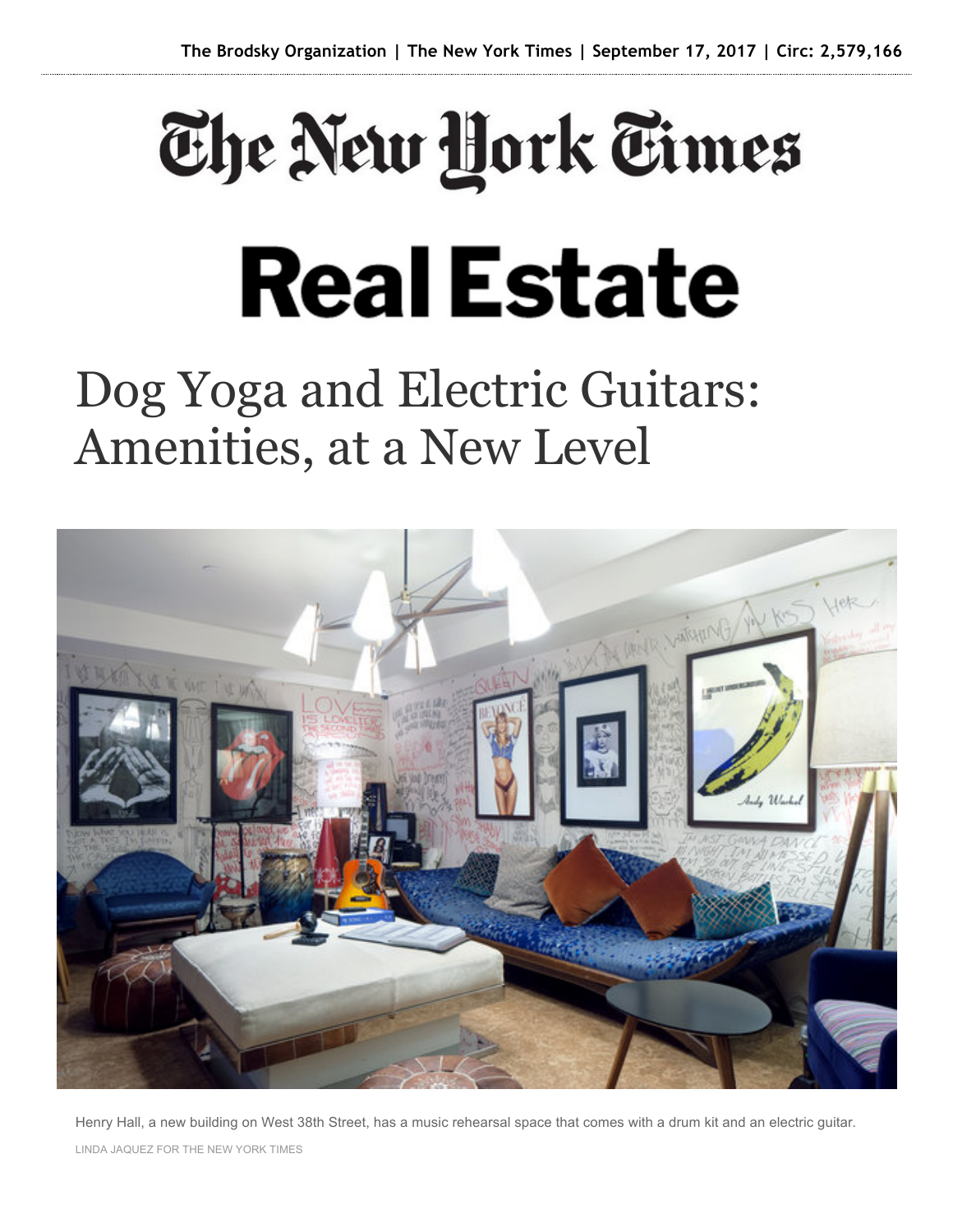## By C. J. HUGHES SEPTEMBER 15, 2017

Lights dimmed. An instructor spoke Sanskrit. And a collective howl went out from a group on mats.

The dog yoga, or doga, class offered as a free perk earlier this year just to those who live in any of the 62 rental buildings owned by the Brodsky Organization, was a wrap.

"I kind of laughed when I first heard about it and said, 'Is this really a thing?'" said Amanda Navarra, 27, who attended a class, held at Chelsea's D Pet Hotels, with her Shih Tzu puppy, Gigi.

"But once you understand it, you think: 'This is so cool,'" added Ms. Navarra, who rents a studio apartment in a Brodsky building in the Turtle Bay neighborhood. At a doga class, dog owners assist their pets with different stretches and positions.

Providing residents with access to the latest fads has always been important but it seems to have become a priority for city landlords, who are offering increasingly inventive (if occasionally silly) extras to attract buyers and tenants to their buildings, and to keep them entertained while they are there.

Whether rock 'n' roll rehearsal rooms, Imax theaters, bike-repair stations, stargazing sessions, woodworking shops, greenhouses for growing herbs, or those doga classes, out-there amenities are in some ways an attempt to compensate for shrinking apartments, according to amenity planners, developers and brokers.



A model apartment at ARC, a 428-unit rental building, overlooks the building's courtyard and greenhouse. LINDA JAQUEZ FOR THE NEW YORK TIMES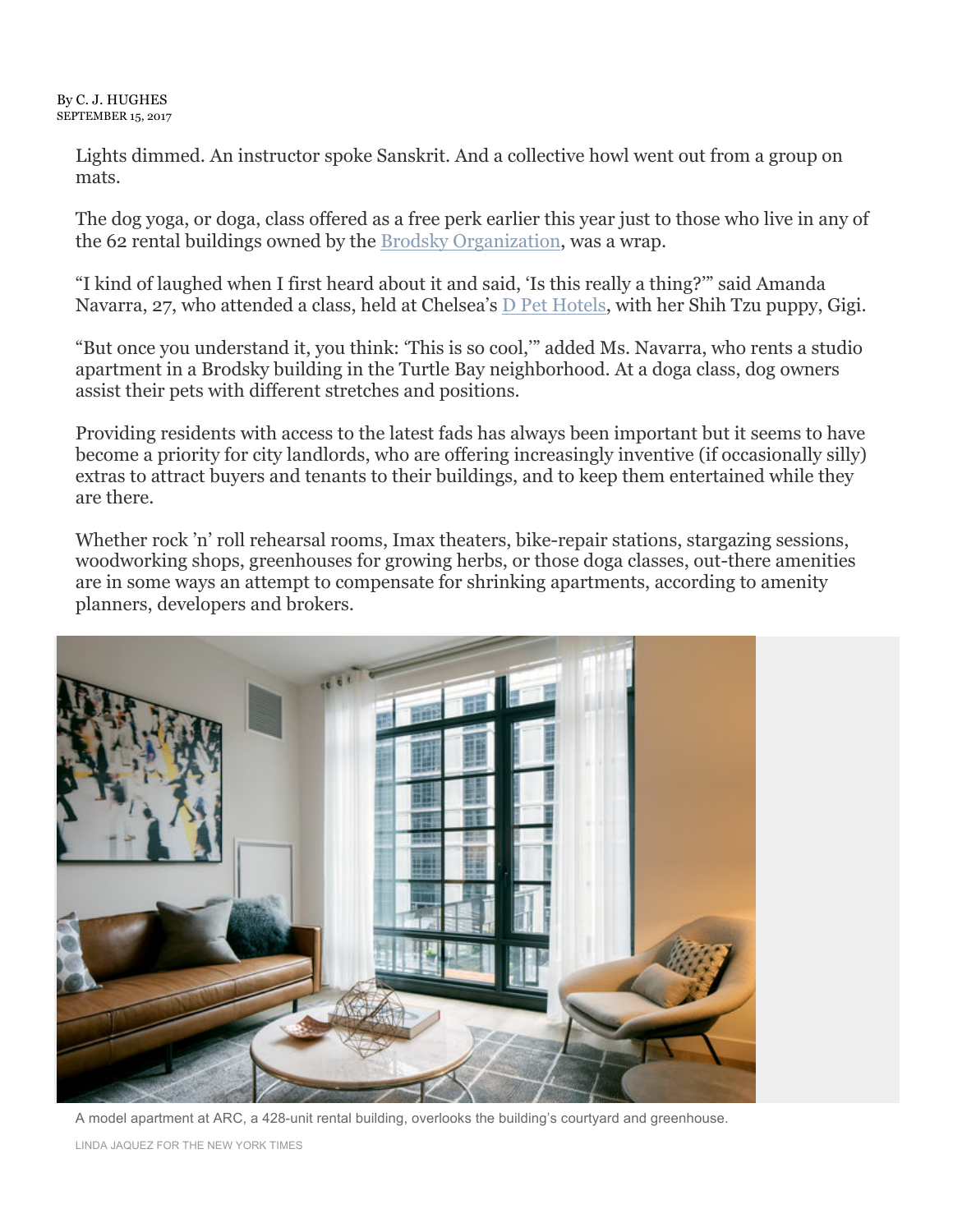Indeed, since the mid-1990s, the average size of rental units has dropped to about 900 square feet from more than 1,000 square feet, according to Miller Samuel Real Estate Appraisers and Consultants.

"Having these auxiliary spaces allows someone to think, I may not have this giant living room, but I do have a climbing wall and basketball court downstairs," said Collin Bond, an associate broker with the firm Triplemint.

Others seek wine cellars, like a client keen on storing a \$25,000 collection of about 200 bottles that is currently stacked high in a bedroom, said Mr. Bond, who took this buyer to One Hundred Barclay TriBeCa, a condo in Lower Manhattan that offers a climate-controlled storage area. For \$20,000, owners can purchase a locker with a 100-bottle capacity to hold their reds and whites.

This \$500 million development, from Magnum Real Estate Group and the CIM Group, also has a sommelier from a nearby wine shop on call, to suggest which dishes and vintages go best together. One Hundred Barclay has sold 95 of its 156 units since 2015, at an average price of \$2,300 a square foot, a project spokesman said.

Indulgent amenities like wine cellars "are also something you can bring up at cocktail parties," Mr. Bond said. "They're like a badge of honor."

Other times, parties themselves seem a focus, like at Henry Hall, a new red brick, 225-unit rental from Imperial Companies and Shorenstein Properties that opened this spring at 515 West 38th Street in the Hudson Yards neighborhood.



ARC, a new building in Dutch Kills, Queens, has a a greenhouse, where residents can try their hand at growing herbs and vegetables.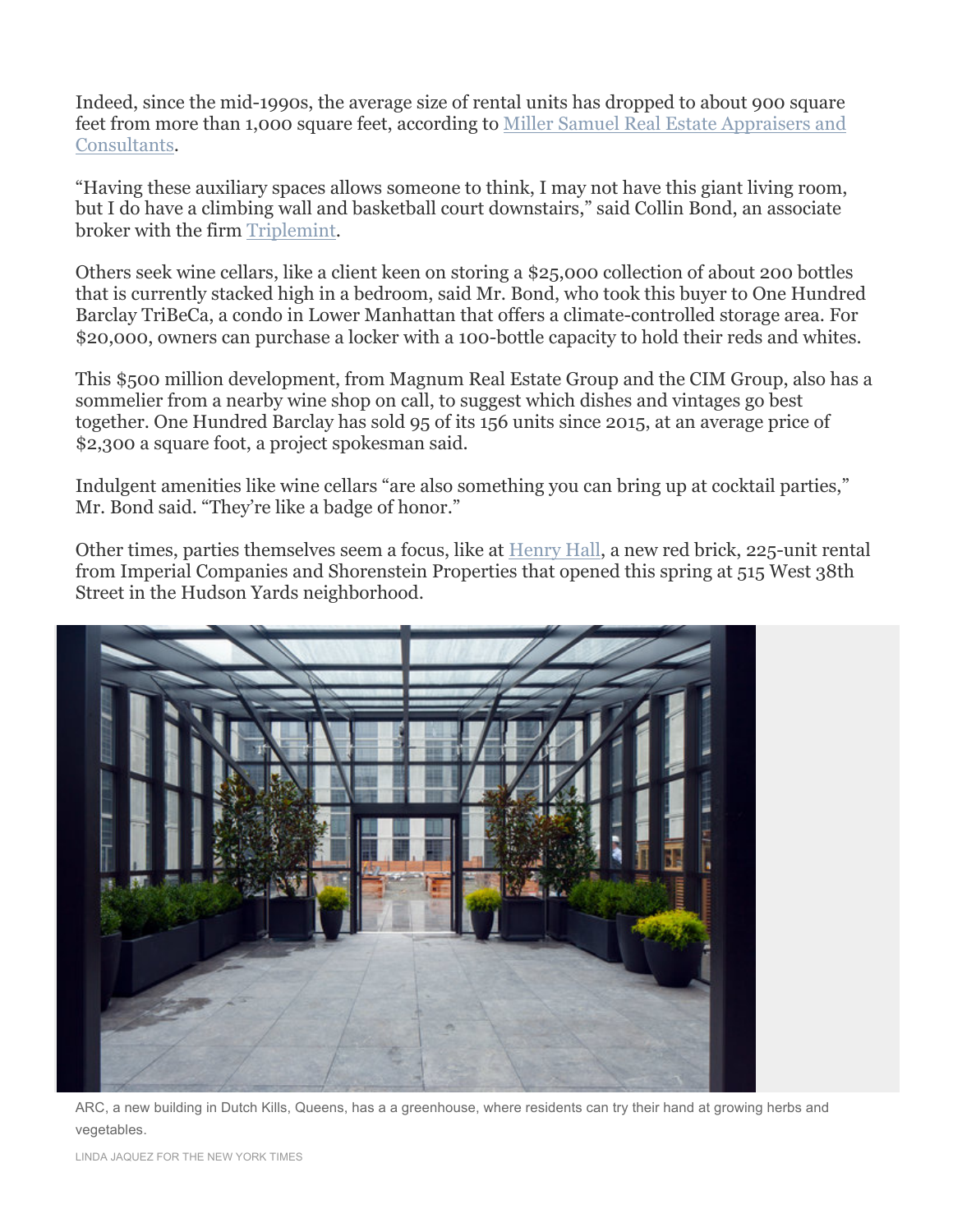A slew of rooms that seem to be designed with night life in mind are reached from the lobby, where rattan chairs sit amid jars of candy and portraits of men in cravats. There is Legacy Records, a seafood-centric restaurant to open in November, and a separate sprawling as-yetunnamed bar, as well as a liquor store and a graffiti-tagged music rehearsal space that offers use of a drum kit, karaoke machine and Fender electric guitar.

Tenants in the building, where studios start at \$3,000 a month and one-bedrooms at \$3,600, will mingle with the general public, who also have access to these multilevel common areas. On some nights, developers say, these areas might have the cocktail-fueled buzz of a scene-setting boutique hotel.

"I was sitting in the Bowery Hotel one night thinking that if I was 30 years old, how cool would it be if I lived upstairs? And the thesis emerged from there," said Eric Birnbaum, 43, a founder of Imperial, which hired the designer Ken Fulk for the interiors.

"We purposely didn't want to do screening rooms, because we didn't think people want that," Mr. Birnbaum added. "They want to be anchored by food and beverage, in a very cool space."

He admitted though, that some may not like threading through wobbly crowds on their way to the elevator.

What sets the latest wave of amenities apart from their predecessors, developers say, is their emphasis on experiences instead of just how many gimmicky add-ons one can pack under one roof.



The lobby at Henry Hall, on West 38th Street, is designed to feel like a bar at a boutique hotel.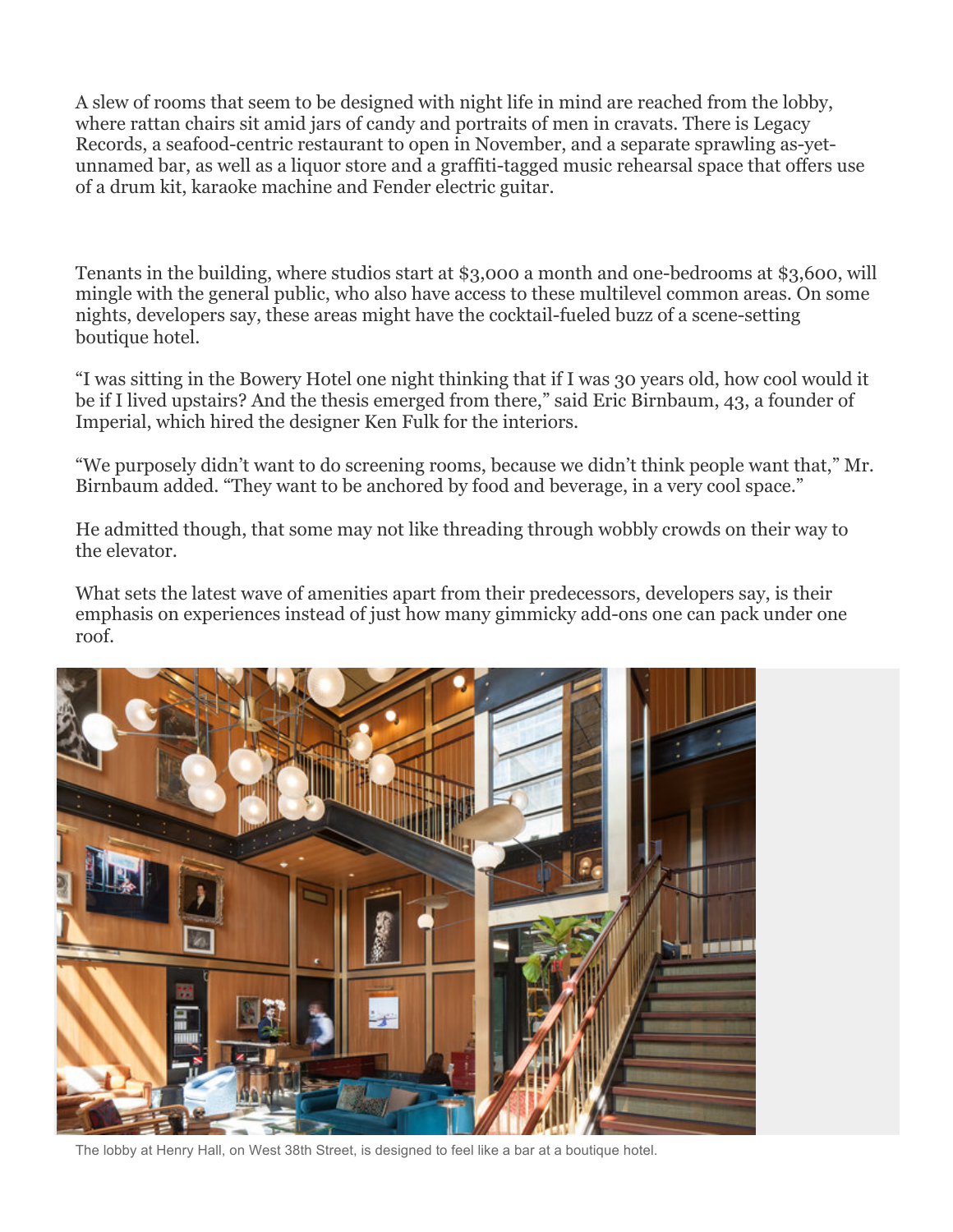ARC, a 428-unit rental building at 30-02 39th Avenue in Dutch Kills, Queens, expected to open next month, offers now fairly standard options like a gym, library and golf simulator.

But as at other properties, the Lightstone Group, ARC's developer, has also hired a "lifestyle director" who intends to book rock bands and comedians for in-house performances, in addition to planning other get-to-know-your-neighbor activities, said Mitchell Hochberg, Lightstone's president.

"It's about a holistic lifestyle as opposed to just room and board, and shelter," said Mr. Hochberg. He said he adopted this approach from the hospitality business. Lightstone develops hotels, and Mr. Hochberg once served as president of the Ian Schrager Company, the hotelier.

Successful hotels also do a good job of making guests overlook smallish rooms, he added, and ARC, which stands for "Arrive, Renew, Create," has created its own 50,000 square feet of indoor and outdoor amenity space with that strategy in mind. The biggest two-bedroom in the building, for instance, is less than 1,000 square feet.

Many of the apartments overlook a 26,000-square-foot courtyard that reveals that Lightstone has not totally given up on tactile amenities. Rising from its center, like a periscope, is a glass-walled greenhouse, where tenants are encouraged to try their hand at growing herbs and vegetables.

Often, amenities aren't the best use of a particular space, developers say, as they can eat up valuable square footage that could instead be used for a few more revenue-producing condos.



Gyms are now a pretty standard amenity in new buildings, including this one at Henry Hall.

LINDA JAQUEZ FOR THE NEW YORK TIMES